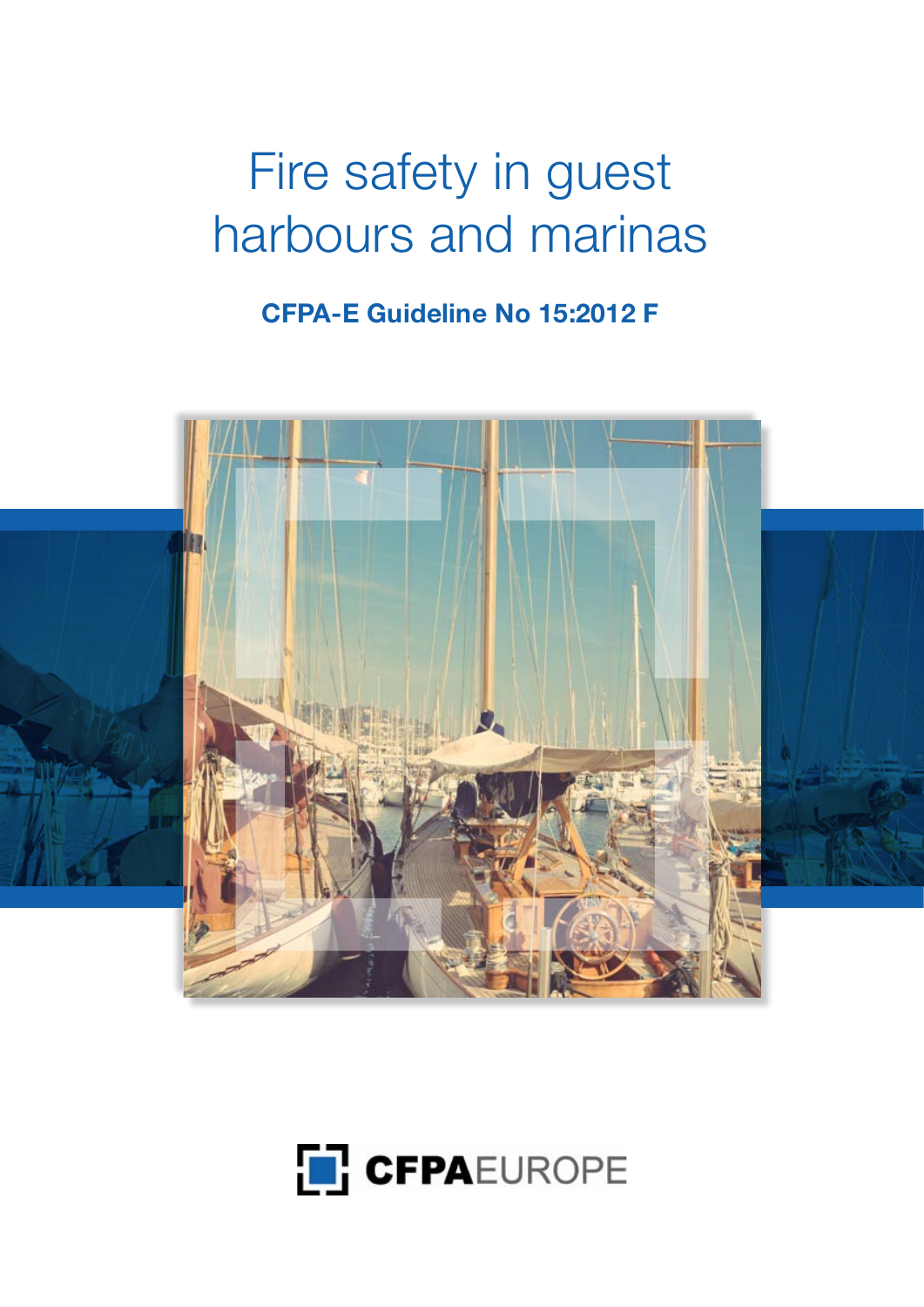

#### **FOREWORD**

The European fire protection associations have decided to produce common guidelines in order to achieve similar interpretation in the European countries and to give examples of acceptable solutions, concepts and models. The Confederation of Fire Protection Associations in Europe (CFPA E) has the aim to facilitate and support fire protection activities across Europe.

The market imposes new demands for quality and safety. Today fire protection forms an integral part of a modern strategy for survival and competitiveness.

The guideline is primarily intended for the public. It is also aimed at the rescue services, consultants, safety companies and the like so that, in the course of their work, they may be able to help increase fire safety in society.

The proposal of this guideline have been produced and revised by The Norwegian Fire Protection Association and the author is Øyvind Engdahl from Norway. This guideline is revised by Kjell Schmidt Pedersen from Norway.

This guideline has been compiled by Guidelines Commission and adopted by all fire protection associations in the Confederation of Fire Protection Associations Europe.

These guidelines reflect best practice developed by the countries of CFPA Europe. Where the guidelines and national requirement conflict, national requirements must apply.

Copenhagen, 14 September 2012 Helsinki, 14 September 2012 CFPA Europe CFPA Europe CFPA Europe CFPA Europe CFPA Europe Commission

Chairman Chairman

Jesper Ditlev Matti Orrainen

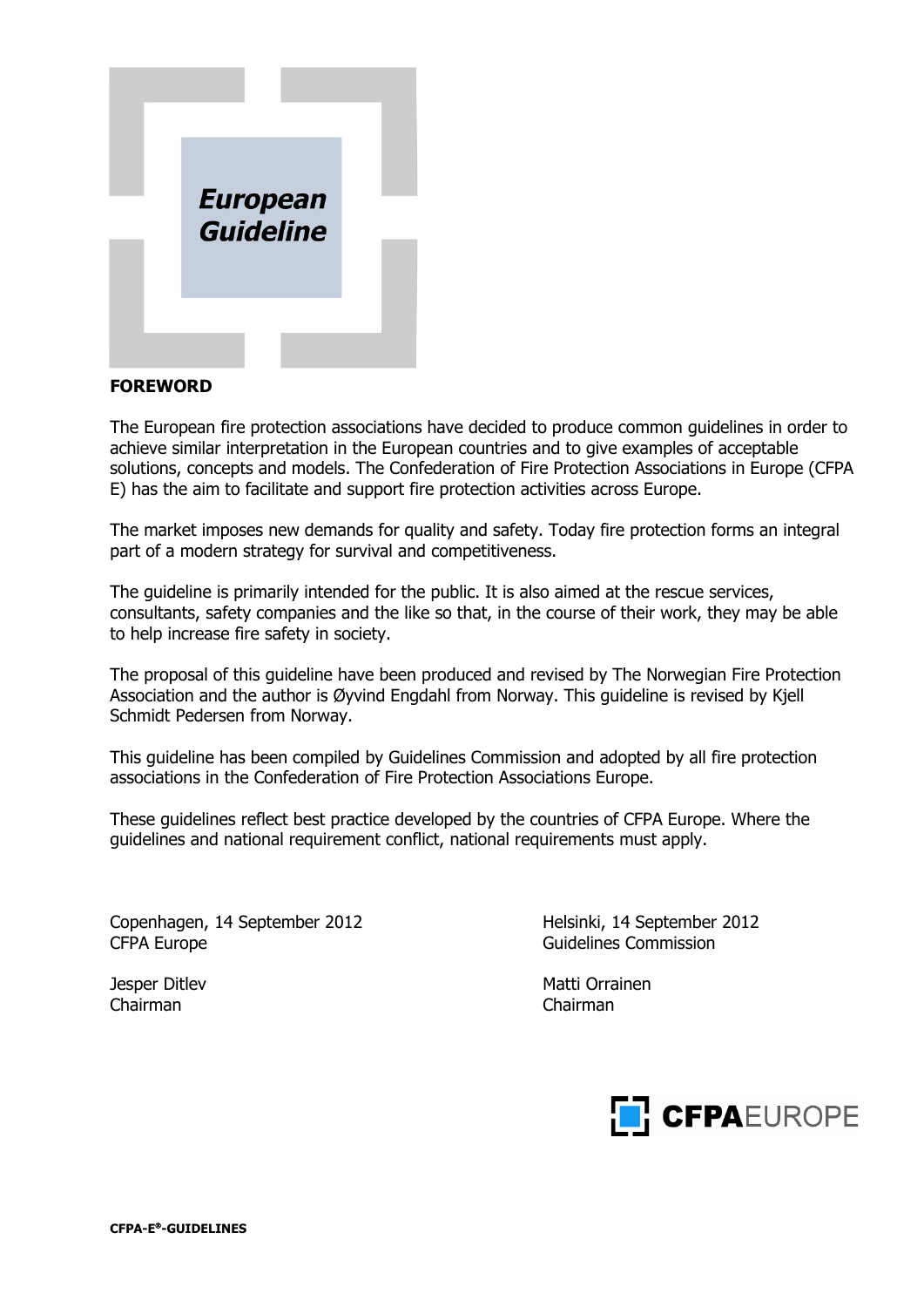

| 2 |       |                                                                                       |  |
|---|-------|---------------------------------------------------------------------------------------|--|
| 3 |       |                                                                                       |  |
| 4 |       |                                                                                       |  |
|   | 4.1   |                                                                                       |  |
|   | 4.1.1 |                                                                                       |  |
|   | 4.1.2 |                                                                                       |  |
|   | 4.1.3 |                                                                                       |  |
|   | 4.1.4 |                                                                                       |  |
|   | 4.1.5 |                                                                                       |  |
|   | 4.1.6 |                                                                                       |  |
|   | 4.1.7 |                                                                                       |  |
|   | 4.2   |                                                                                       |  |
|   | 4.2.1 |                                                                                       |  |
|   | 4.2.2 |                                                                                       |  |
|   | 4.2.3 |                                                                                       |  |
|   | 4.2.4 |                                                                                       |  |
|   | 4.2.5 | Access for the fire brigade and other rescue units, water supply. (Common for Marinas |  |
|   |       |                                                                                       |  |
|   | 4.3   |                                                                                       |  |
| 5 |       |                                                                                       |  |
| 6 |       |                                                                                       |  |

Key words: harbor, ship, marina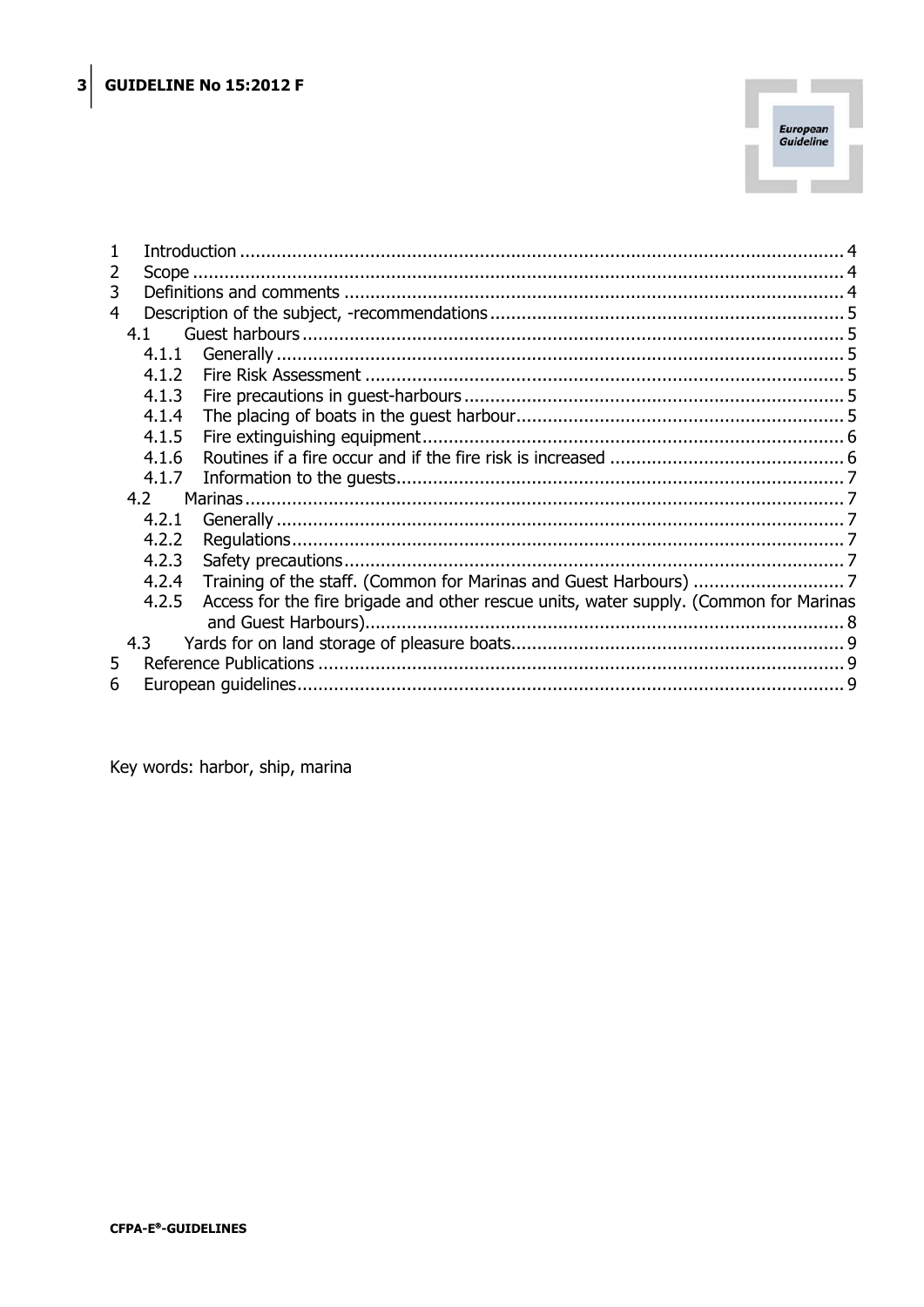

## <span id="page-3-0"></span>**1 Introduction**

Fires and explosions in pleasure boats are feared incidents. Especially on board a boat with narrow fitting up, limited place and evacuation possibilities a fire might cause tragic followings. The elements of risk in such premises consist mainly from highly combustible materials, storage and use of flammable gas for cooking and heating and storage of fuel for the machinery. So far the European communities have been spared for devastating fires in guest harbours an marinas, but the risk exist that a large fire might occur. The risk includes also danger of injuries and fatalities.

Fires in pleasure boats do occur regularly, but if it should occur at night-time in a narrow guest harbour, personal injury and heavy material damage might be the result.

## <span id="page-3-1"></span>**2 Scope**

This guideline is meant for guest harbours for yachts and leisure boats of smaller or medium size, up to 35 - 40 feet (about 12 - 13 metres) and yards for on land storage of the boats. On land storage in this context is limited to storage of one by one boat on scaffolds and poles. Storage in "boat hotels" of several storeys is considered to be in buildings and should be treated accordingly.

The aim of this guideline is to prevent injuries, loss of life and loss of property in fires on board pleasure boats or in marinas. It will recommend fire precaution measures taken by the owner of the harbours, and measures the guests may take to protect themselves from fires and explosions when they are visiting a harbour.

<span id="page-3-2"></span>These precaution rules will also be useful to prevent fires in boats out on the sea.

#### **3 Definitions and comments**

#### **Marina**:

Harbour arranged for fuelling of boats. May also be used as a guest harbour or a place where the public may hire a boat.

#### **Guest harbour**:

Harbour where pleasure boats may come at anchor and stay overnight. The harbour is mostly guarded and is equipped with reception, toilets, showers and kiosks. The guests have to pay a fee for the service.

#### **Leisure boat**:

A boat or yacht to be used for leisure time, weekends and holidays.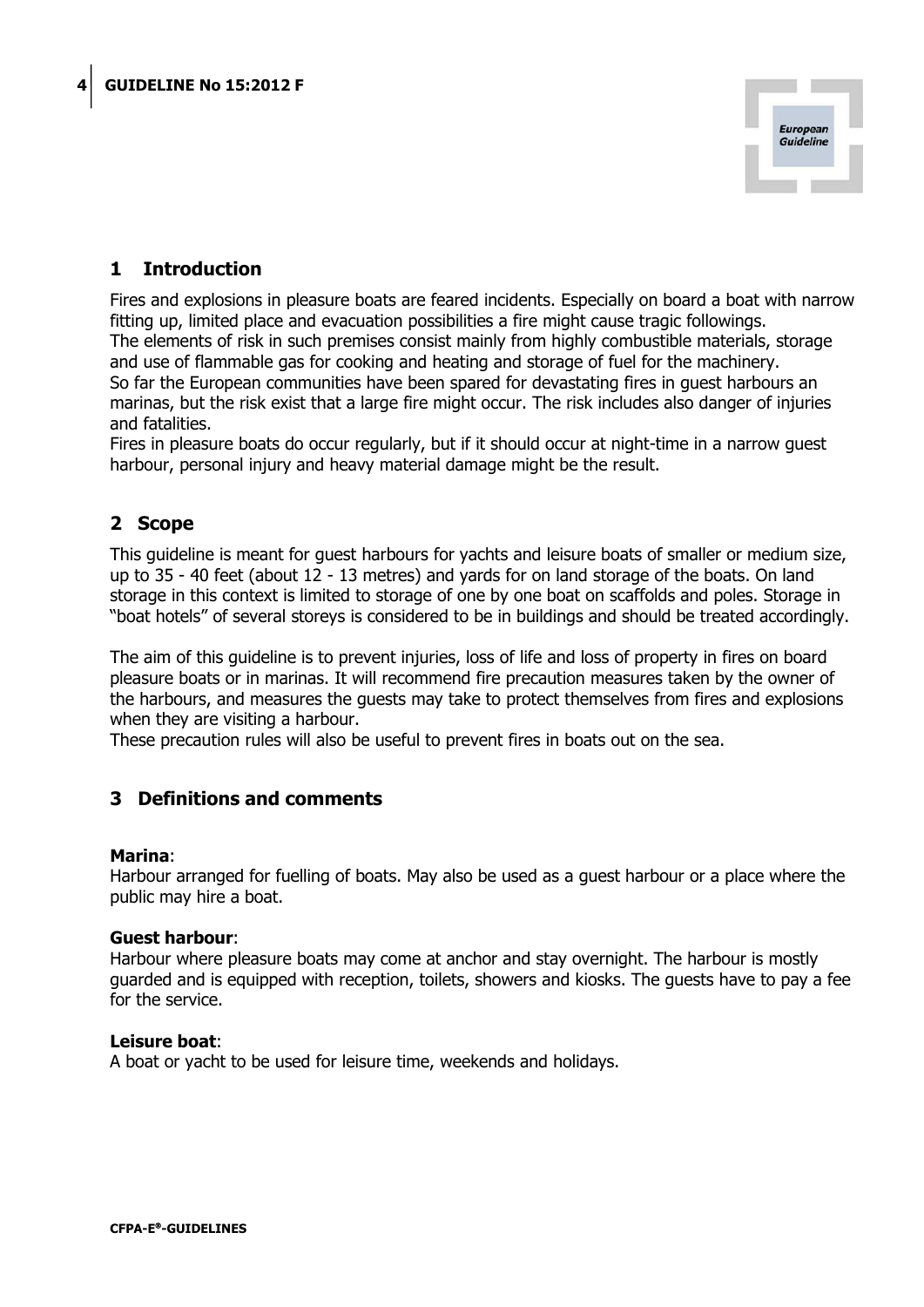

## <span id="page-4-0"></span>**4 Description of the subject, -recommendations**

#### <span id="page-4-1"></span>**4.1 Guest harbours**

#### <span id="page-4-2"></span>4.1.1 Generally

Like camping sites guest harbours also represent the possibility of severe fires with threat to human life and property. Pleasure boats are mostly made of combustible plastic and having an engine fuelled by gasoline and cooking device using propane, you might have an incendiary bomb. The owner of the harbour is responsible to get hold of appropriate and sufficient fire fighting equipment easy to get at the site and announce fire precaution rules on placards.

#### <span id="page-4-3"></span>4.1.2 Fire Risk Assessment

The owner or staffs of the guest harbour have to work out a risk analysis for the harbour dealing with emergencies as fires, drowning and other accidents. The risk assessment should also deal with precautions on how to prevent fires and accidents in the harbour. (See next chapter 4.1.3.)

#### <span id="page-4-4"></span>4.1.3 Fire precautions in guest-harbours

The intention of the fire precaution rules in this chapter are to reduce the risk for spreading fire to neighbouring boats and reduce the consequences if a fire should be breaking out. The greatest risk for fire spreading between boats is at night time when people are sleeping and the time for discovering and fighting the fire is delayed.

Fires in guest-harbours happen mainly in the boats and people are hurt from a fire in their own boat. It is therefore the individual owner who can diminish the risk of a fire in his own boat by having relevant fire-fighting equipment on board.

The responsible staff at the guest harbour might undertake different fire precaution tasks to satisfy a good fire protection in the harbour. The following general advice will deal with the most important effort in this work.

As a part of the systematically work for the guest harbour, it should be found a plan of the establishment where the maximum number of boats is stated and the placing of these. The systematically fire prevention work might also deal with the removal of boats in case of a fire, where the fire-fighting apparatus are placed and the checking of this, access for the fire brigade and routines if a fire should occur.

## <span id="page-4-5"></span>4.1.4 The placing of boats in the guest harbour

In the guest harbour the boats must be placed in a way that the spreading of a fire is hindered and the removal of boats is ready in the case of a fire. The boats are to be placed so that they can be reached by the harbours fire extinguishers. In this intention no more than three boats may be made fast alongside outside each other.

It is often difficult to create a sufficient distance between the boats also where they are berthed direct to the quay and therefore the number of boats in one section should be reduced. Where boats are berthed with the bow or the stern against the quay, it is necessary to make a partition at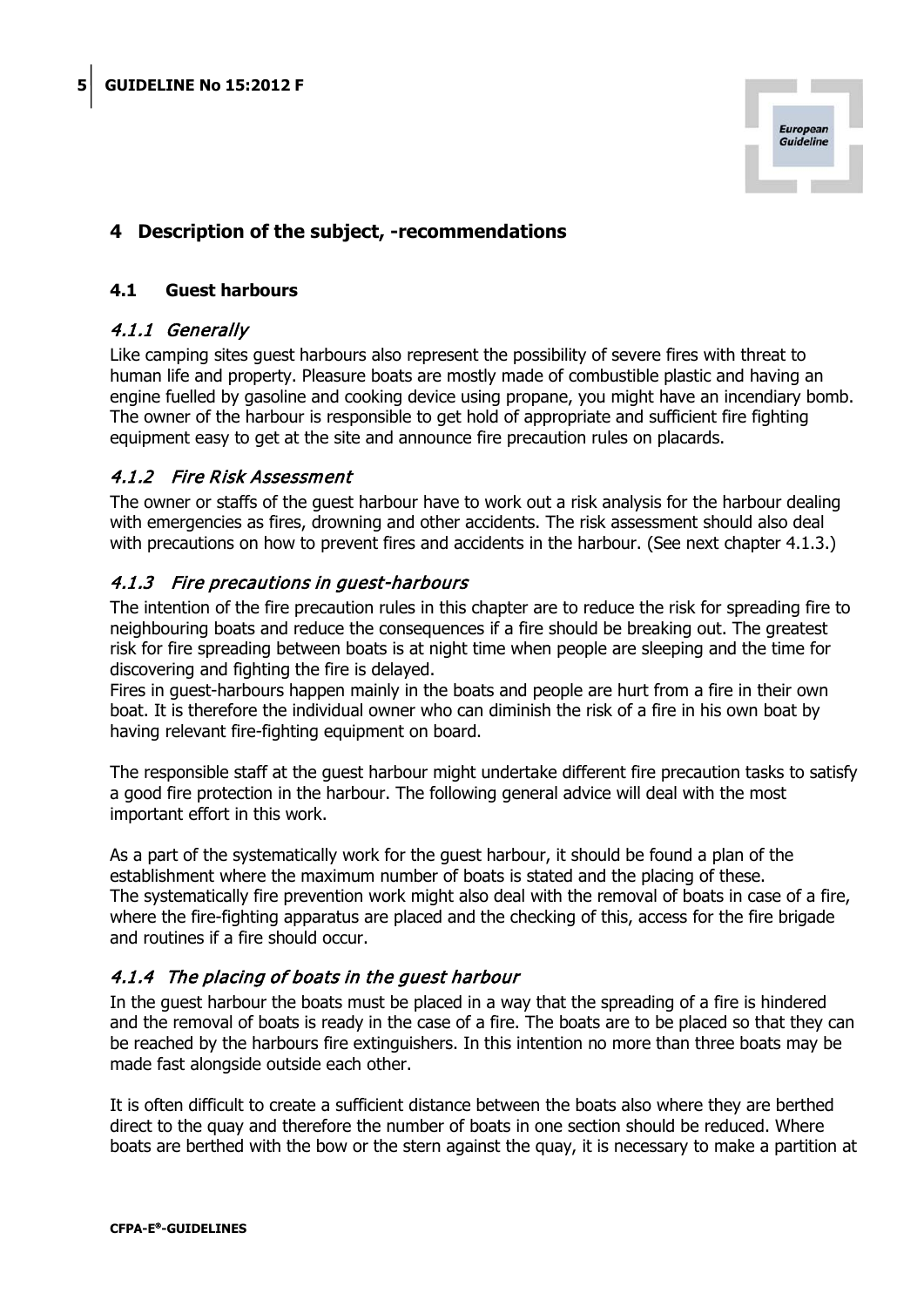

each twenty-five meters or at each  $8 - 10$  boats. The partition should make a free distance of at least five meters or about two boat-widths.

A safe distance may also be obtained by erecting minor piers with moorings only for about  $6 - 8$ boats, or for bigger piers make fixed distances between the boats by using so called Y-booms.

Berthing alongside other boats makes it difficult to reduce the number of boats as it in principle is possible to continue to berth boats outside each other as long as there is free water-surface in the harbour. This may complicate the access with fire equipment from the quay, and the moving of boats away from the fire sufficient fast could be hindered.

<span id="page-5-0"></span>Another solution might be if only two and two boats are berthed alongside each other.

## 4.1.5 Fire extinguishing equipment

Fire extinguishers must be available if there is a risk for a spreading of fire between the boats. The extinguishers must be able to be used by the boat-crews.

Fixed extinguishing equipment should be established in harbours containing 80 boats or more. The equipment should be placed with good visibility at each pier and in connection with a reception or a service-establishment. It might if possible be placed together with other equipment for life saving or emergency.

If fixed extinguishing equipment is established, it should be placed in a way that it could be used of every boat in the harbour. If fire extinguishers are used, the distance between the equipment and the boats should not exceed 25 m.

Guest harbours which from time to time are visited by a great number of boats which makes the required berthing complicated should be equipped with additional extinguishers and/or establish night watch.

Boats which are used for overnight accommodation should have smoke alarms and fire extinguisher installed.

Fixed extinguishing equipment with fire hoses should have a capacity of at least 50 l per min. with a pressure of 0,6 Mpa.

Fire extinguishers should be of dry powder type with a content of 6 kg.

<span id="page-5-1"></span>The marking of the equipment should meet the national requirements and standards.

#### 4.1.6 Routines if a fire occur and if the fire risk is increased

Written instructions on how the responsible personal have to react if a fire should occur must be accessible. These instructions should contain how to:

- Alert the guests in their boats
- Alert the fire brigade
- Move the boats
- Fire fighting
- Reduce the damage

The personal should also have routines for the cases where the fire risk is increased by too many boats in the harbour. In these cases additional night watches should be established.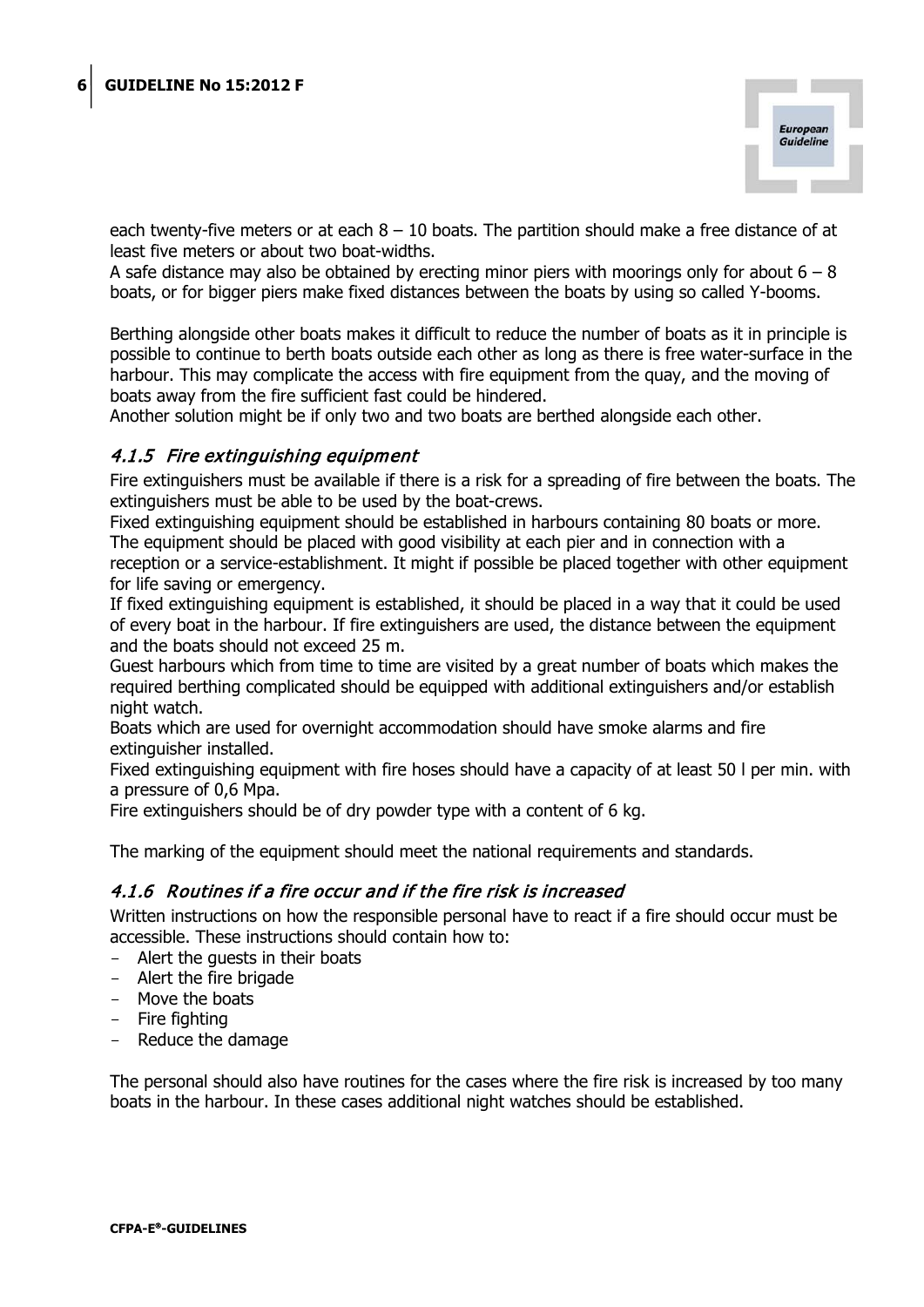

## <span id="page-6-0"></span>4.1.7 Information to the guests

The guests should be informed about fire prevention in the harbour, how to avoid fires, how to fight a fire, placing of fire equipment, alerting other guests, the staff and fire brigade and how to move the boat to a safe place.

#### <span id="page-6-1"></span>**4.2 Marinas**

#### <span id="page-6-2"></span>4.2.1 Generally

A marina may be like a boat harbour where it is possible to tank up the boats fuel tanks with gasoline or diesel. It might also be possible to fill up propane bottles for cooking or heating appliances. In many marinas it is also possible to rent a boat for a trip on the sea.

#### <span id="page-6-3"></span>4.2.2 Regulations

The national authorities make their own demands regarding the planning, construction and operation of plants that deliver engine-fuels.

The authorities are also making clear demands regarding the personnel who shall establish and operate a plant for fuelling. It is mandatory that the responsible personnel knows the regulations very well and realize the commitment which follows the rules.

#### <span id="page-6-4"></span>4.2.3 Safety precautions

The same safety precautions mentioned above in chapter 4.1 are also valid for marinas. In addition the following precautions should be taken into consideration:

- Everybody staying at a plant for fuelling is obligated to act carefully to prevent fires and explosions.
- Everybody is obligated to act in accordance with displayed instructions.
- The responsible personnel should verify that the plant satisfies the respective regulations.

Marinas should be developed in such a way that boats are not able to drift under the quay when fuelling. Boats should be moored in a way so it quickly could be shifted if an emergency situation should occur, and other boats should not be moored at the marina that could cause problems with shifting in such a situation.

A sufficient number of extinguishers suitable for flammable liquids should be placed at easily accessible places on the plant.

#### <span id="page-6-5"></span>4.2.4 Training of the staff. (Common for Marinas and Guest Harbours)

The responsible staff of a guest harbour or a marina should be trained in:

- how to prevent fires, explosions and other accidents,
- how to act if a fire or an explosion should occur and to alert and rescue the quests
- how to alert the fire brigade,
- how to operate the fire hoses and extinguishers.

A risk analysis and an emergency plan should be worked out and exercises and training should be made twice every year. The analysis should contain all the above mentioned spots and point out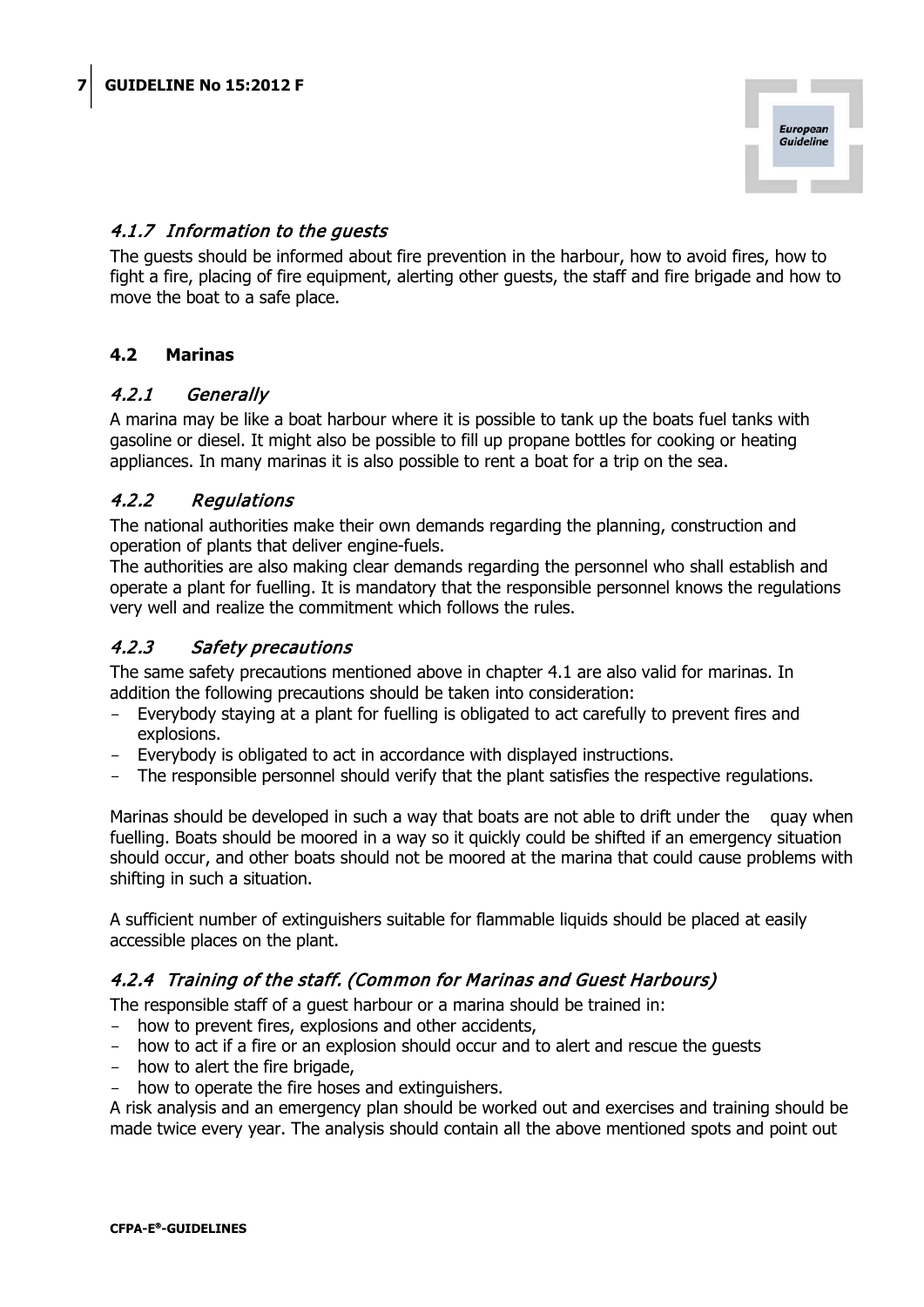

where the risk for a fire or other accidents is most probable. Measures to reduce the risk should be considered.

Fire safety signs referring to emergency equipment, assembly points, fire alarms, phone number to emergency units, etc. must be placed round about the plant.

A documentation containing all control points and how they are fulfilled should be prepared and kept for the supervision of the authorities.

<span id="page-7-0"></span>See also Guideline no 1:2002 – Internal Fire Protection Control.

#### 4.2.5 Access for the fire brigade and other rescue units, water supply. (Common for Marinas and Guest Harbours)

If a fire or accident should occur, it is important that the fire brigade have a good access to every part of the guest harbour or marina. Consult the fire brigade to get the necessary information about the width, height and axle load of their fire engines and the minimum swing radius they can manage. On the plant there must be arranged for places where the vehicles can be lined up. The access routes must be free of obstacles and parked cars.

It is also important to decide the maximum distance to the water supply (hydrants or cistern). The water supply must give the necessary quantity of water and pressure.



Marina for fuelling of boats, Lyngør Norway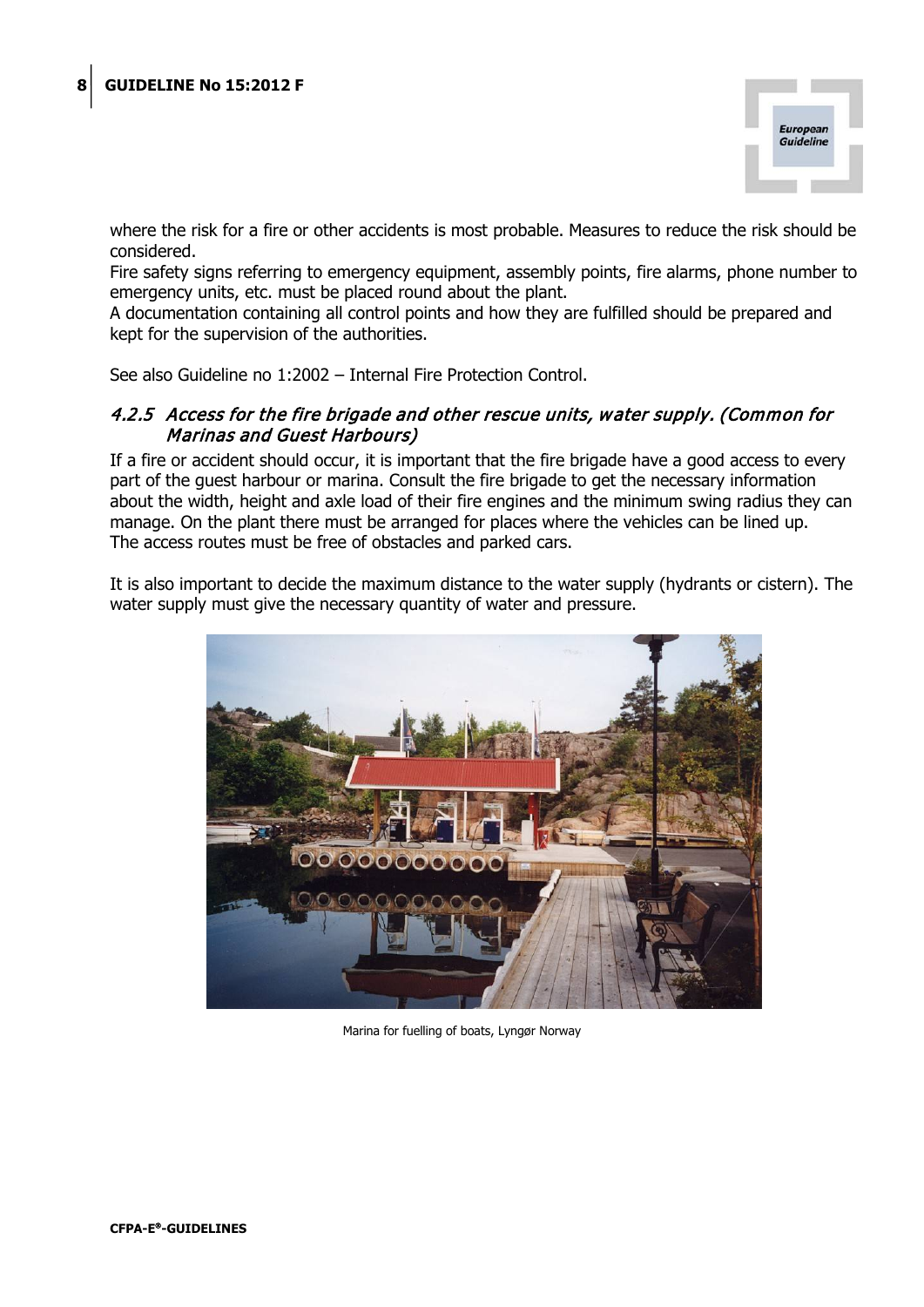

#### <span id="page-8-0"></span>**4.3 Yards for on land storage of pleasure boats**

On land storage in this context is limited to storage of one by one boat on scaffolds and poles. Storage in "boat hotels" of several storeys is considered to be in buildings and should be treated accordingly.

The storage shall be inspected by personnel responsible for the storage prior to approval of the storage of each boat. The inspection shall ensure the removal of any gas canister and portable fuel can, that batteries are disconnected and that fixed fuel containers are either empty and ventilated or at least 95% full.

Hot work shall only be performed by personnel educated for the activity.

Unattended battery charging shall not be permitted.

The distance between the boats should preferably be 4m. The boats should be located in blocks of 30 boats each and with a distance of 8m between the blocks. The distance between any boat and any building should be 8m.

Fire extinguishing equipment should be located in every block of 30 boats in an easy visible and accessible location.

<span id="page-8-1"></span>The owners of such yards should consult the official fire brigade to establish the needed access routes of the fire brigade.

#### **5 Reference Publications**

- 1. Statens Räddningsverks allmänna råd om brandskydd i gästhamnar (remiss).
- 2. Direktoratet for samfunnssikkerhet og beredskap (DSB): Campingplasser og gjestebåthavner.(Camping sites, Marinas and Guest Harbours).
- 3. The Norwegian Building Regulations
- 4. The Norwegian Fire Regulations
- 5. Brannskydd i samband med landförvaring av fritidsbåtar. Rapport 5295. Lunds Tekniska Högskola, Lunds Universitet. 2009

#### <span id="page-8-2"></span>**6 European guidelines**

| Fire         |                                                                    |
|--------------|--------------------------------------------------------------------|
| Guideline No | 1:2002 F - Internal fire protection control                        |
| Guideline No | 2:2007 F - Panic & emergency exit devices                          |
| Guideline No | 3:2011 F - Certification of thermographers                         |
| Guideline No | 4:2010 F - Introduction to qualitative fire risk assessment        |
| Guideline No | 5:2003 F - Guidance signs, emergency lighting and general lighting |
| Guideline No | 6:2011 F - Fire safety in care homes for the elderly               |